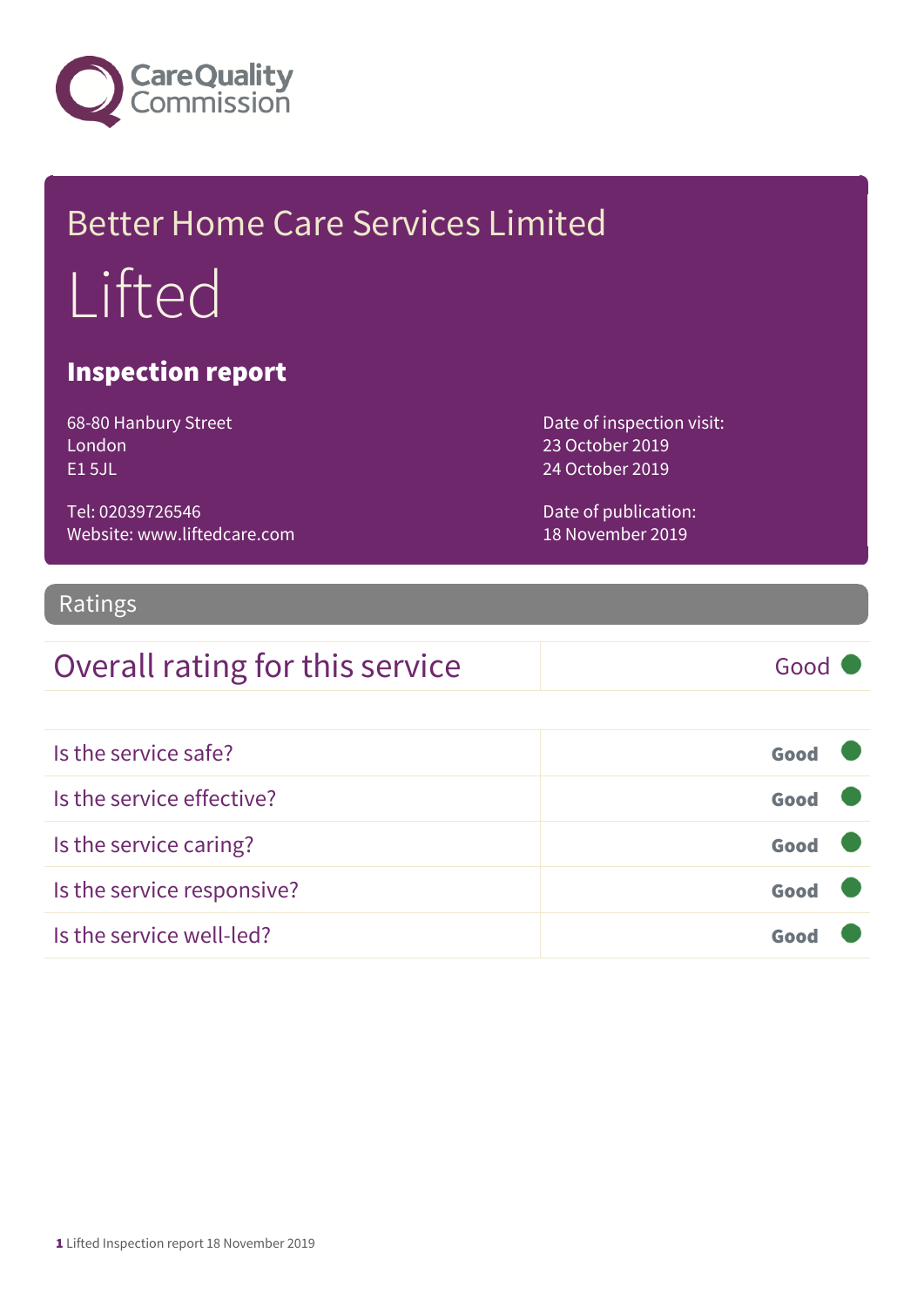### Summary of findings

### Overall summary

#### About the service

Lifted is a domiciliary care agency. It provides personal care to people living in their own homes. It provides a service to younger disabled adults and older people, some living with dementia. Not everyone who used the service received personal care. CQC only inspects where people receive personal care. This is help with tasks related to personal hygiene and eating. Where they do we also consider any wider social care provided.

At the time of the inspection the provider was supporting 17 people across London and Essex, with 13 people receiving personal care.

People's experience of using this service and what we found

People and their relatives were positive about the caring and compassionate attitude of the whole staff team. One person said, "My carer is amazing and I can't praise them enough. They are a great person to have in the care industry and they have given me great support."

Lifted is a tech enabled domiciliary care agency and they have developed their own app which monitors care visits and enables people and their relatives to get real time updates on the care and support provided. It operated a paper free office where files are digital and stored online, which is secure and encrypted.

Relatives were confident that the provider was keeping their family members safe. Relatives told us the provider's app gave them reassurances that care visits had been completed and they could check up to date wellness information about the most recent visit.

People and their relatives felt the service was personal and the provider listened to them about their care and support needs. We received positive feedback about how accommodating and flexible the service was.

People were supported to have maximum choice and control of their lives and staff supported them in the least restrictive way possible. The policies and systems in the service supported this practice.

People and their relatives were positive about the management of the service and felt any issues would be listened to and dealt with appropriately. Feedback confirmed people and their relatives felt comfortable approaching the management team if they had any concerns.

People were supported by a motivated staff team who felt valued and appreciated by the provider. Staff spoke positively about the support they received and the working environment which they felt promoted people's and their own health and wellbeing.

For more details, please see the full report which is on the CQC website at www.cqc.org.uk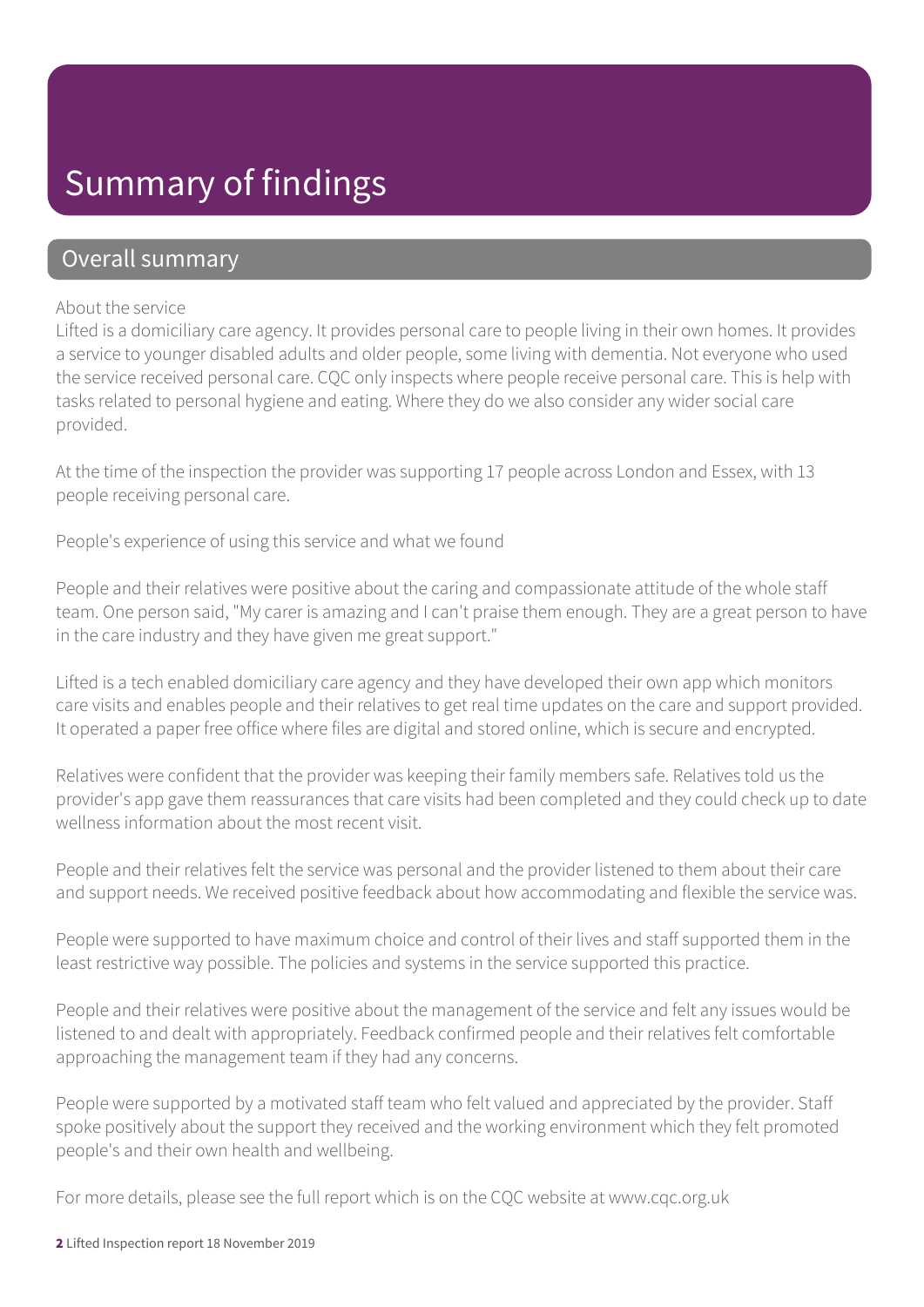#### Rating at last inspection

The service was registered with us on 14 November 2018 and this is the first inspection.

#### Why we inspected

This was a planned inspection based on the registration date of the service.

#### Follow up

We will continue to monitor information we receive about the service until we return to visit as per our reinspection programme. If we receive any concerning information we may inspect sooner.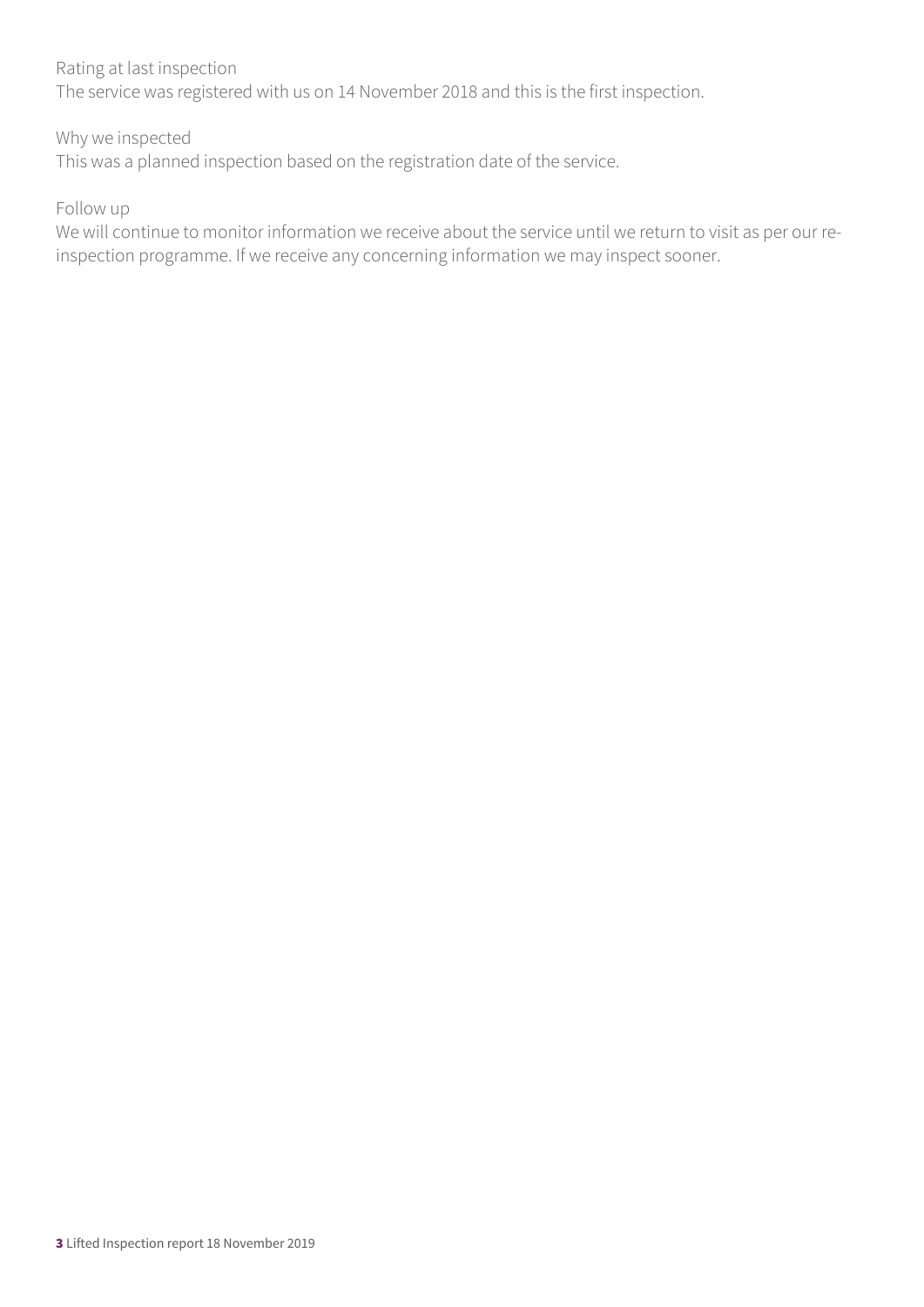### The five questions we ask about services and what we found

We always ask the following five questions of services.

| Is the service safe?                          | Good |
|-----------------------------------------------|------|
| The service was safe.                         |      |
| Details are in our safe findings below.       |      |
| Is the service effective?                     | Good |
| The service was effective.                    |      |
| Details are in our effective findings below.  |      |
| Is the service caring?                        | Good |
| The service was caring.                       |      |
| Details are in our caring findings below.     |      |
| Is the service responsive?                    | Good |
| The service was responsive.                   |      |
| Details are in our responsive findings below. |      |
| Is the service well-led?                      | Good |
| The service was well-led.                     |      |
| Details are in our well-led findings below.   |      |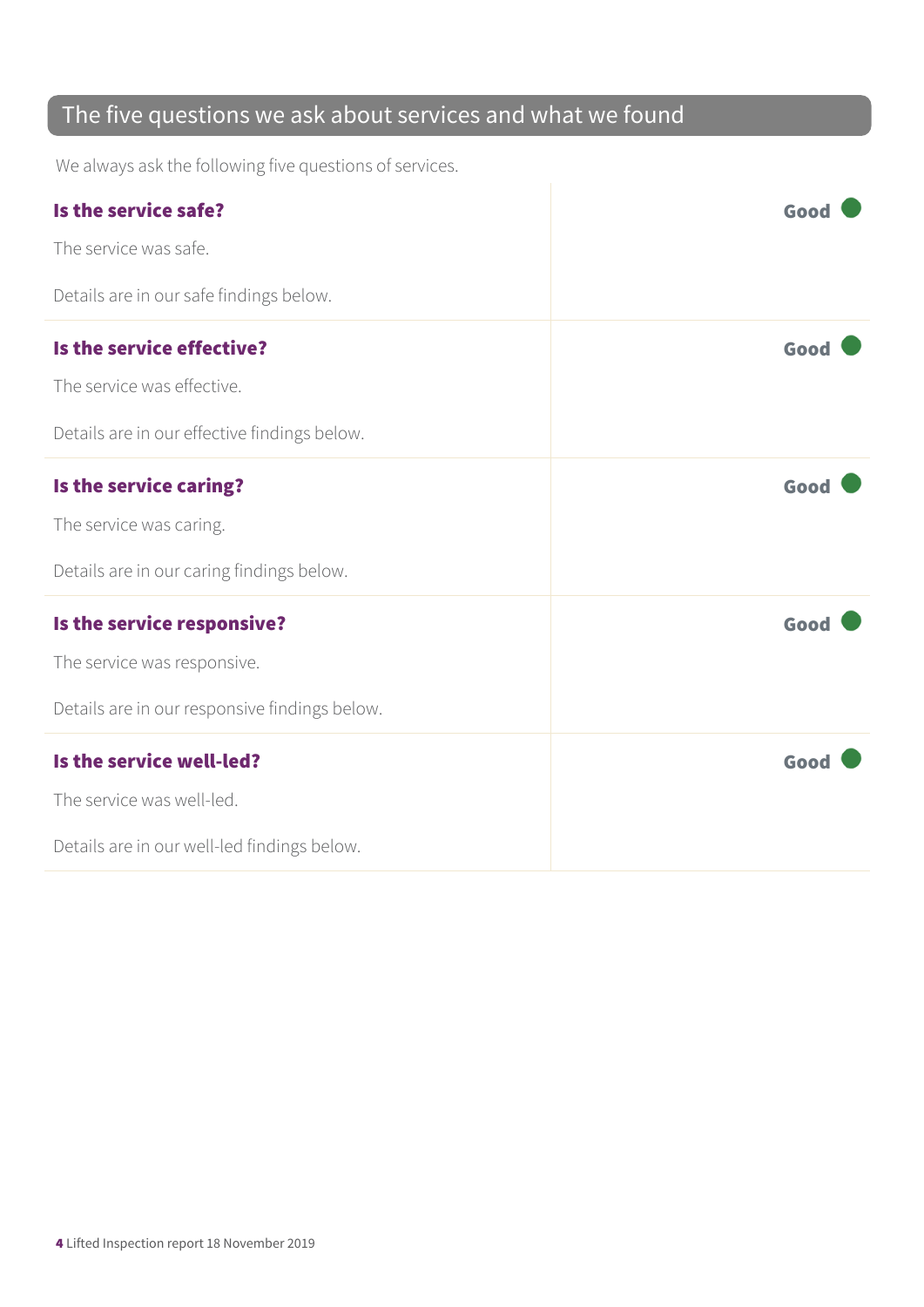

Lifted Detailed findings

# Background to this inspection

#### The inspection

We carried out this inspection under Section 60 of the Health and Social Care Act 2008 (the Act) as part of our regulatory functions. We checked whether the provider was meeting the legal requirements and regulations associated with the Act. We looked at the overall quality of the service and provided a rating for the service under the Care Act 2014.

Inspection team The inspection was carried out by one inspector.

Service and service type Lifted is a domiciliary care agency. It provides personal care to people living in their own homes.

The service did not have a manager registered with the Care Quality Commission. A registered manager is a person who is legally responsible for how the service is run and for the quality and safety of the care provided. At the time of the inspection the new manager, who had started in September 2019, was in the process of completing their registered manager application.

#### Notice of inspection

We gave the provider three days' notice because we needed to ensure somebody would be available to assist us with the inspection.

Inspection activity started on 21 October and ended on 1 November 2019. We visited the office location on 23 and 24 October 2019 to see the senior management team, manager, office staff and to review care records and policies and procedures. We made calls to people and their relatives between 21 October and 1 November 2019.

#### What we did before the inspection

We reviewed information we had received about the service since the last inspection. This included any significant incidents that occurred at the service. The provider was not asked to complete a provider information return prior to this inspection. This is information we require providers to send us to give some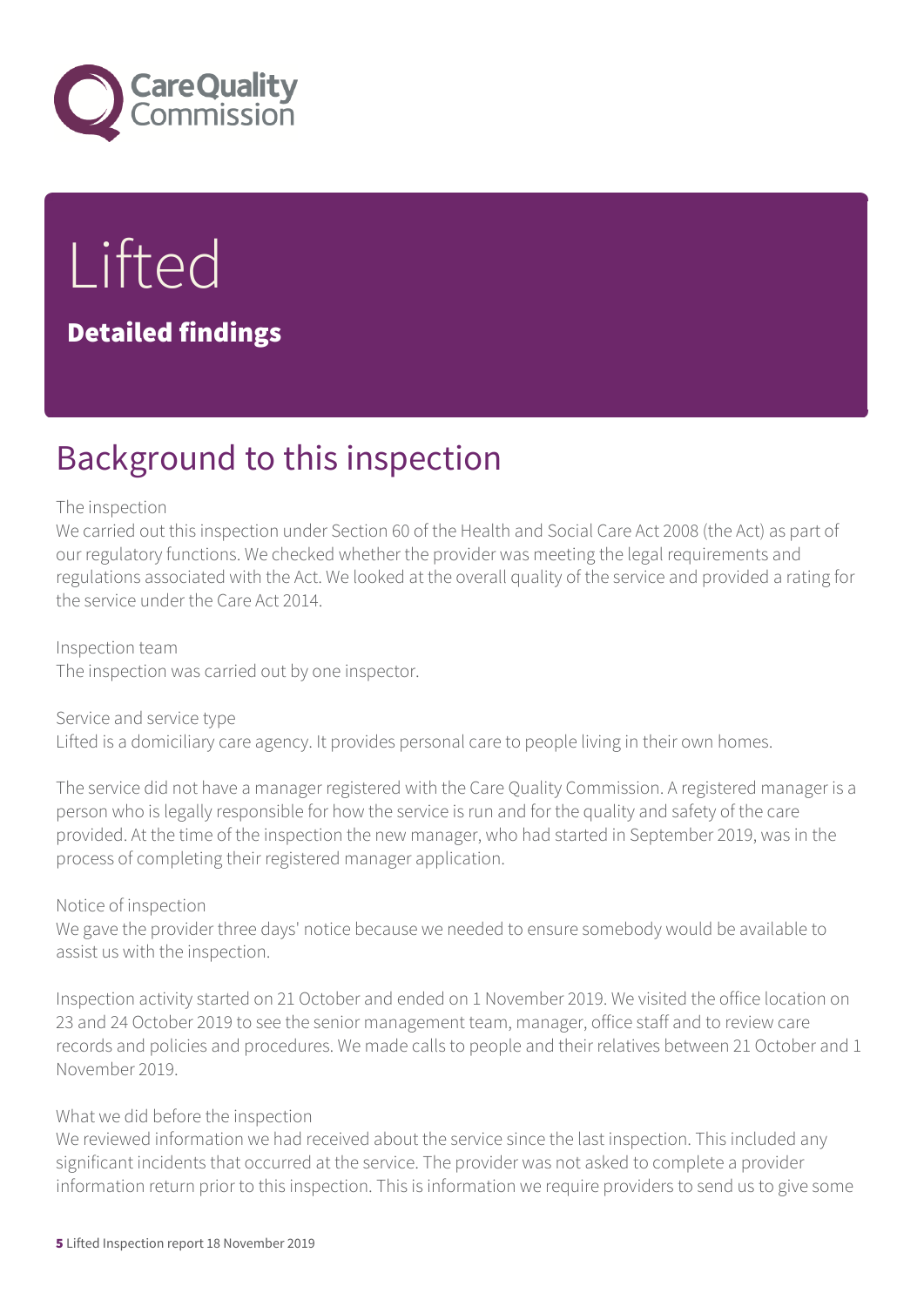key information about the service, what the service does well and improvements they plan to make. We took this into account when we inspected the service and made the judgements in this report. We spoke with two people who used the service and two relatives for their experiences of the service they received. We used all of this information to plan our inspection.

#### During the inspection

We reviewed a range of records. This included four people's care records and five staff files in relation to recruitment, training and supervision. We also reviewed records related to the management of the service, which included quality assurance audits, complaints, incidents and accidents and minutes of team meetings. We also had a demonstration of how the provider's app worked, including how care workers documented shifts, how alerts were received and managed and how people and their relatives could communicate with the office through the app.

We spoke with seven members of staff. This included the manager, the chief executive officer and the nominated individual. The nominated individual is responsible for supervising the management of the service on behalf of the provider. We also spoke with the operations analyst, the customer success analyst and two care workers.

#### After the inspection

We made further calls to people and spoke with one more person who used the service and a further three relatives. We also spoke with a further four care workers.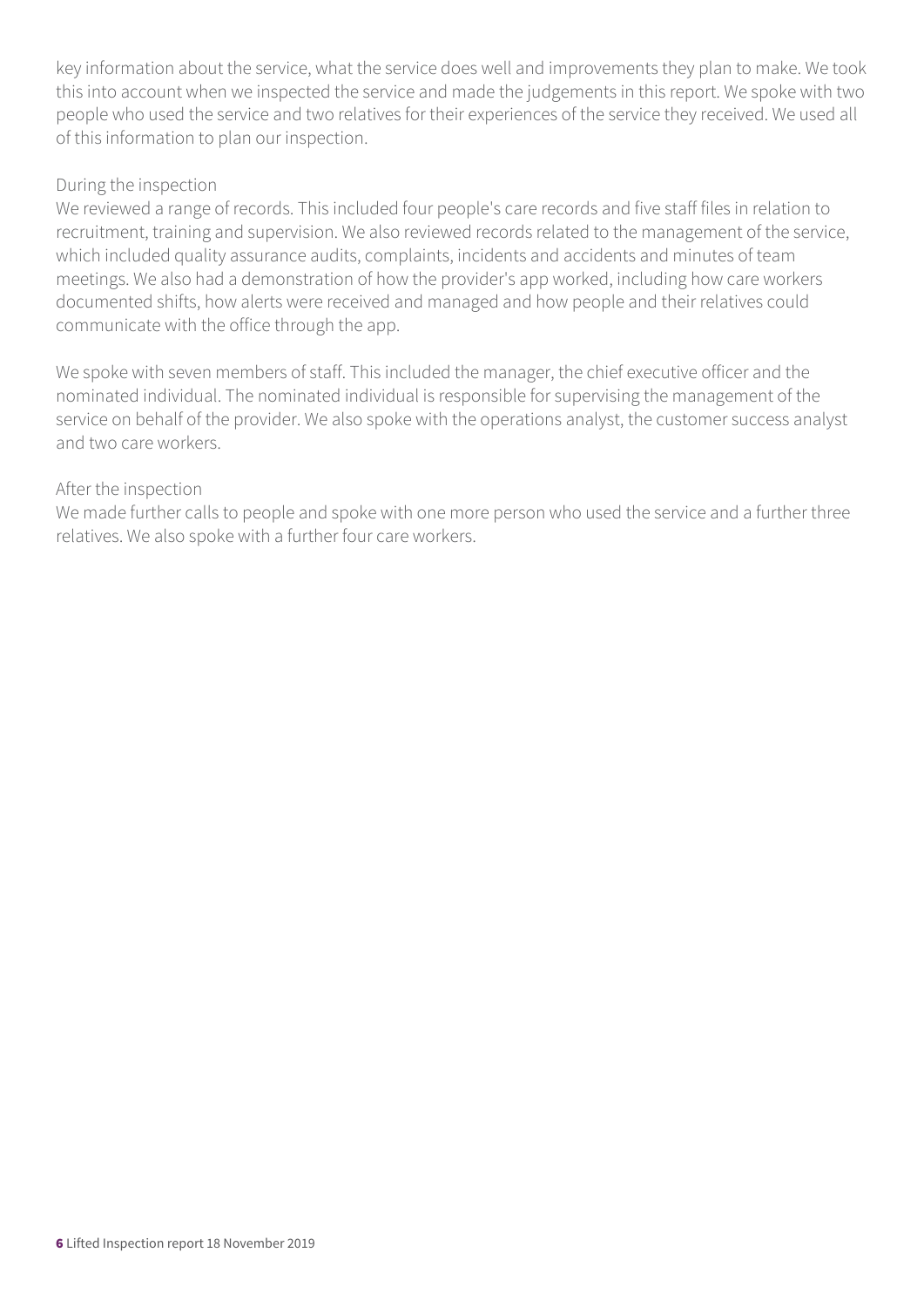### Is the service safe?

# Our findings

Safe – this means we looked for evidence that people were protected from abuse and avoidable harm.

This is the first inspection for this newly registered service. This key question has been rated Good. This meant people were safe and protected from avoidable harm.

Systems and processes to safeguard people from the risk of abuse

● The staff team had a good understanding of their safeguarding responsibilities and systems were in place to ensure any concerns were followed up. Staff were very confident any concerns raised would be dealt with immediately by the management team.

- People and their relatives told us they felt safe using the service and having staff in their home. Comments included, "As I live on my own, it is nice to know somebody is coming and it gives me great peace of mind" and "It is safe yes, there are definitely no trust issues."
- Staff completed safeguarding training to ensure people were protected from avoidable harm. The provider had followed recommendations from an external audit to ensure staff had access to guidelines and advice about safeguarding, which had been sent out to care workers.

● We received positive feedback from people and their relatives about how the support with finances was managed. One relative told us their family member had offered money to the care worker, however they refused this and reported it to the relative and the office. They added, "From the beginning, they have been very trustworthy."

Assessing risk, safety monitoring and management

● Risks to people's health and wellbeing had been assessed in detail before the start of the service. Information was in place for risks related to people's mobility, with a separate falls risk assessment being completed with guidance for staff to support people safely.

• Care workers were knowledgeable about the risks to people they supported and explained how they managed them to keep people safe. They told us they had access to detailed information about people's conditions within the app and would always be able to speak with the office staff if they needed any further advice.

● Internal and external environmental risk assessments were also completed during the initial assessment. It included access and security of the property, care worker safety and fire risks. It also included important information about the location of utilities mains supply points. One relative said, "They checked the flat, it was very thorough, checked for fire safety. They looked around to make sure it was safe for their staff."

#### Staffing and recruitment

● There were systems in place to monitor staff and ensure calls were completed. The provider had developed their own 'Lifted' app, where care workers checked in and out of their visits through the app on their phone to confirm attendance. This was monitored from the office and staff received an alert if a care worker had not checked in for a call. The operations analyst demonstrated how this was monitored and we saw how alerts were received and followed up. We saw care workers could not check in 30 minutes before a call or if they were not in the location area. If this happened, the office would be alerted.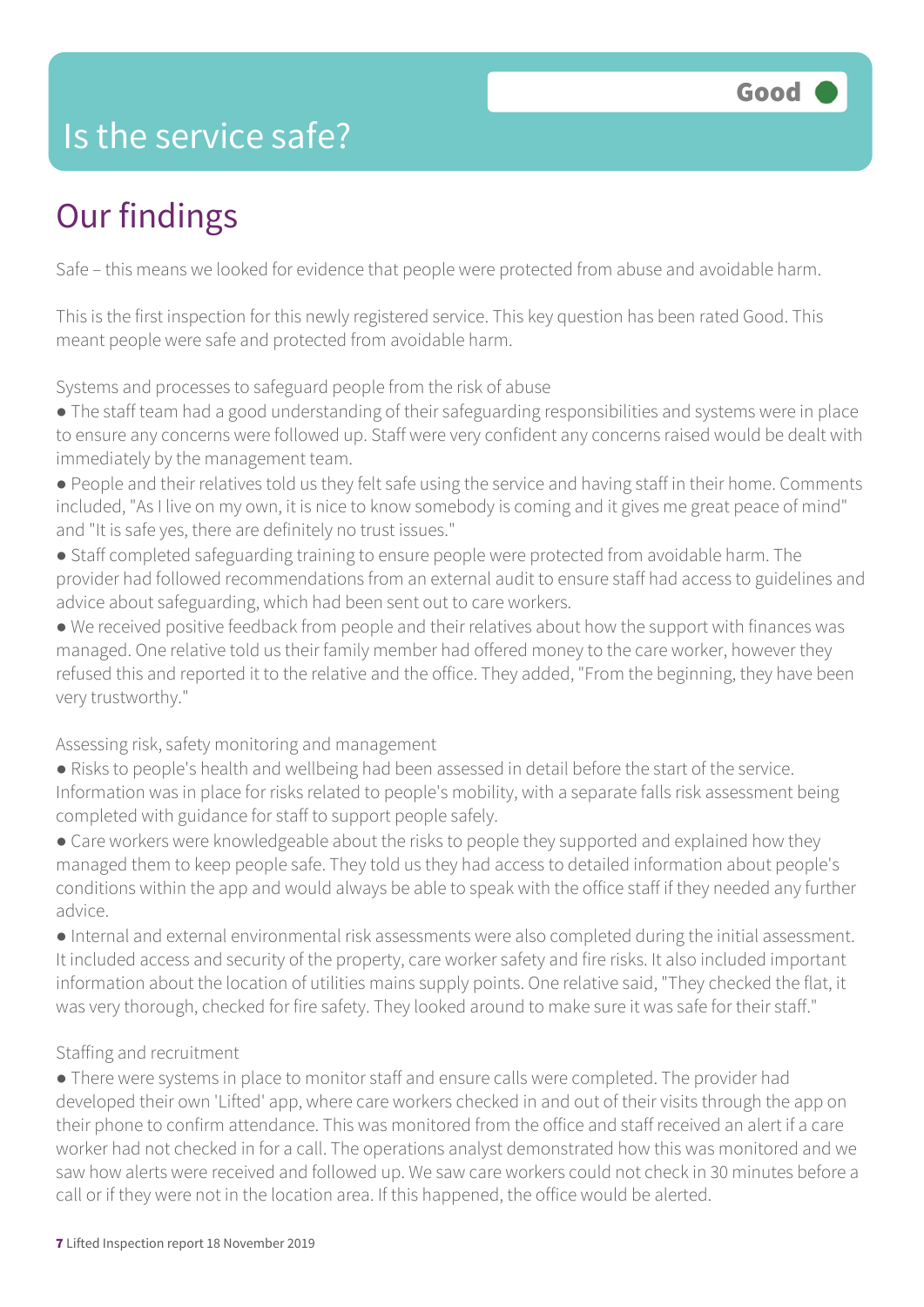● We received positive feedback from people and their relatives about timekeeping and being updated if there were any changes to the visit time. One person said, "They are always on time and always here with me."

● We also received positive feedback about the app and how it reassured relatives who did not live with their family members. One relative said, "I get a message to say that the carer has arrived and I can monitor the call and review the visit."

● The provider followed safer recruitment procedures to ensure staff were suitable to work with people who used the service. Disclosure and Barring Service (DBS) checks for staff had been completed at the time of recruitment along with appropriate references and identity documents, with any gaps in employment history being discussed during the interview. The DBS helps employers make safer recruitment decisions and helps prevent unsuitable people from working with people who use care and support services.

#### Using medicines safely

● There were procedures in place to ensure people received their medicines safely and staff completed training during their induction before supporting people independently. At the time of the inspection the provider was only supporting three people with their medicines.

● Medicines assessments were completed before the service started with information about the level of support needed and whether any relatives were responsible for this. Samples of medicine administration records (MARs) for two people had been completed correctly and checks were in place which picked up any errors.

● Staff told us checks were completed which helped to ensure any errors were reduced or picked up quickly. We saw care workers were unable to checkout of their care visit if the medicines task had not been completed in the app. This helped to ensure people received their medicines at each visit. We saw any concerns with the recording of medicines, such as gaps in MARs, were followed up with staff.

### Preventing and controlling infection

• There was an infection control policy in place and staff completed infection control and food hygiene training. Spot checks recorded if care workers were wearing personal protective equipment (PPE), washed their hands and followed safe practices. One care worker told us they were reminded about wearing gloves during a recent spot check. Staff confirmed they could pick up PPE from the office and that it was always available.

● Information was recorded in people's care records if there were any specific guidelines to follow. For example, one person had asked for care workers to wear shoe covers when in their home. Weekly reminders were also sent out to staff which reminded them about hygiene standards and disposing of waste in an appropriate manner. One person said, "They always wash up, tidy up, clean the worktops and leave everything how I want."

### Learning lessons when things go wrong

- There were procedures in place for the reporting of any incidents and accidents across the service and evidence the provider used this as a learning experience. Where incident forms had been completed, we saw they had been followed up with supervisions with the staff member.
- The management team held quarterly lessons learnt meetings to discuss any concerns, what the root cause was and what impact it had on the service. We also saw the provider had been proactive in responding to feedback from people and discussing this across the staff team.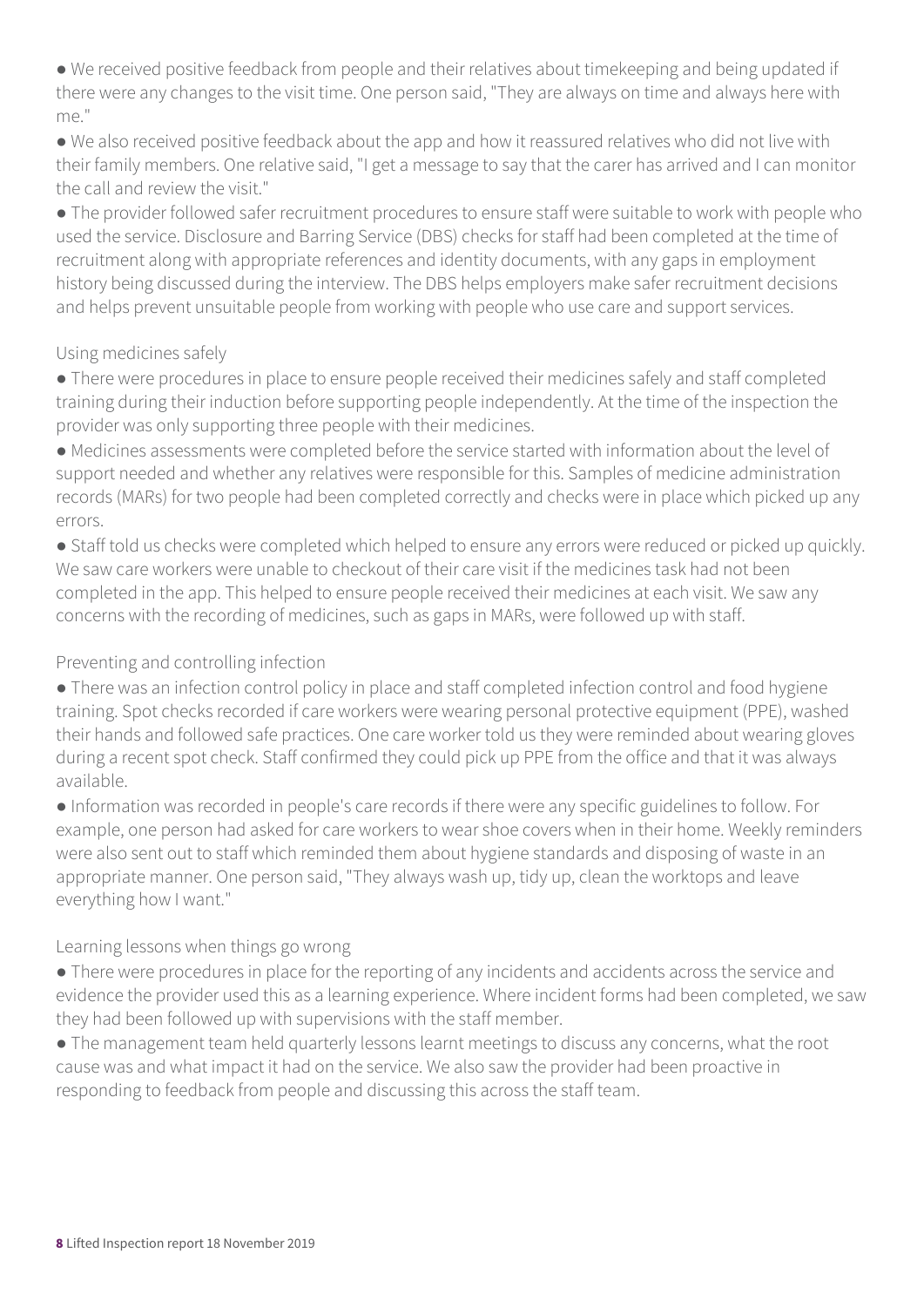### Is the service effective?

# Our findings

Effective – this means we looked for evidence that people's care, treatment and support achieved good outcomes and promoted a good quality of life, based on best available evidence.

This is the first inspection for this newly registered service. This key question has been rated Good. This meant people's outcomes were consistently good, and people's feedback confirmed this.

Assessing people's needs and choices; delivering care in line with standards, guidance and the law

- People had been assessed before they used the service or when their health needs changed. Where one person's needs had changed since their assessment, we saw the provider had scheduled a reassessment of their needs after care workers had highlighted a change in their health.
- People and their relatives spoke positively about the detailed initial assessment process. One relative said, "They came out for the assessment and spent a long time with us, getting to know us face to face and what we needed. It went well."
- The provider followed guidance from The National Institute for Health and Care Excellence (NICE) to ensure best practice was followed across the service and when implementing key policies and procedures.

Staff support: induction, training, skills and experience

- Staff completed an induction and shadowed regular care workers before they first started. Staff felt it gave them a good insight into working for the service and understanding the support people needed.
- The training programme for new staff was focused around the Care Certificate, which was introduced during the induction. This involved both practical and online training, with observations in the process of being carried out by a newly recruited assessor. The Care Certificate sets the standard for the fundamental skills and knowledge expected from staff within a care environment.
- Staff were positive about the content of the training and how it had been presented to them. One care worker said, "It was very detailed and we carried out a lot of role plays. We could ask questions and looked at a lot of scenarios."
- Staff received one to one supervision to support them in their role. Supervision focused on staff wellbeing, strengths and areas of improvement and any concerns with people's health or care needs. Staff also confirmed their calls were answered or returned if they needed any further advice or support.

Supporting people to eat and drink enough to maintain a balanced diet

- People were supported to eat and drink if this was part of their agreed care plan and the service monitored people's nutrition. People's records had instructions about what support was required, including preferred foods, nutritional risks, allergies and any cultural or medical requirements.
- We saw a recent compliment from a relative who gave positive feedback how their family member had not lost any weight and it was due to the support and encouragement of the care workers. They added, 'I'd really like to thank them for this.'
- We saw care workers were unable to checkout of their care visit if information about people's appetite had not been completed in the app. Staff also checked if people had enough food and drink in their home during routine spot checks.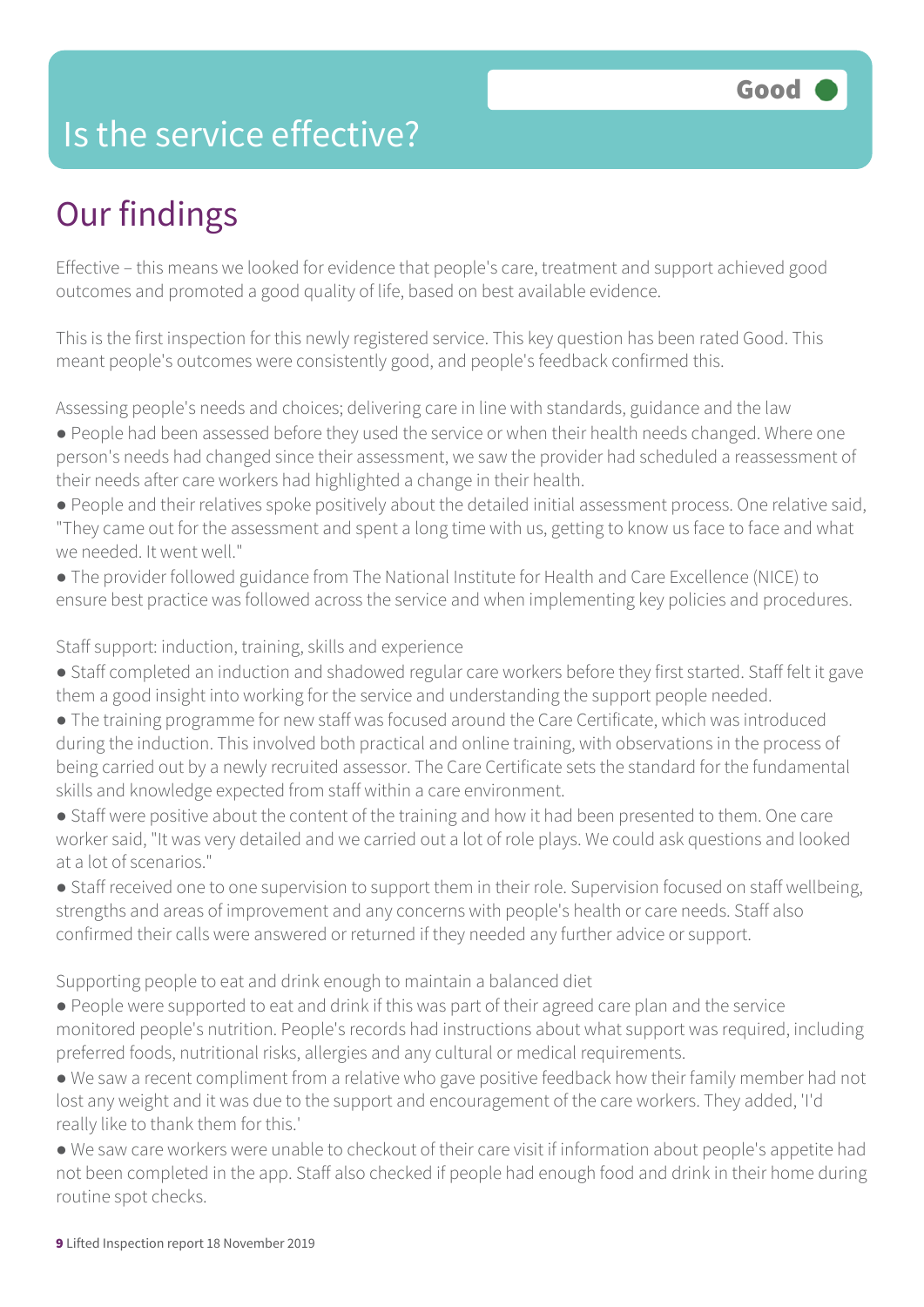Staff working with other agencies to provide consistent, effective, timely care; Supporting people to live healthier lives, access healthcare services and support

● The provider effectively monitored people's wellbeing and supported people to access healthcare services. Care workers had to complete a wellness check through the app at each visit. It recorded people's nutrition and hydration, their mood, how they slept, if they had been in any pain and if they had been to the toilet. We saw this data was monitored which highlighted any changes in people's wellbeing.

● Relatives told us how helpful this information could be. One added, "When I log in I can see what has happened and how they are feeling. It works well, but if there is anything urgent they will always call."

• One person told us how their care worker supported them to regular healthcare appointments. Another person said, "If ever I've not been well, they always check on me and made sure I am OK or if I need the GP. It is good to know they monitor my health."

● Samples of daily records showed when staff noticed any changes in people's health and wellbeing, these issues were reported and followed up with people's relatives and any relevant health and social care professionals.

Ensuring consent to care and treatment in line with law and guidance

The Mental Capacity Act 2005 (MCA) provides a legal framework for making particular decisions on behalf of people who may lack the mental capacity to do so for themselves. The Act requires that, as far as possible, people make their own decisions and are helped to do so when needed. When they lack mental capacity to take particular decisions, any made on their behalf must be in their best interests and as least restrictive as possible.

When people receive care and treatment in their own homes an application must be made to the Court of Protection for them to authorise people to be deprived of their liberty. We checked whether the service was working within the principles of the MCA.

• The provider followed best practice in how they recorded people's consent to the care and treatment they received. Mental capacity assessments were completed with guidance on how to complete them. Assessments confirmed if people needed support making decisions in their best interests and whether relatives or representatives were involved.

● Staff completed training on the MCA during their induction and spot checks ensured people's consent was sought for each care task. One care worker said, "It is important people are involved in all decisions, even simple things like what they want to wear or want to eat. We always give options. If we have any concerns about people's capacity, we report it to the office."

● As people's relatives were able to access the app to review the care and support provided, an assistive technology policy was in place and this was discussed with people and their families to ensure people consented to this.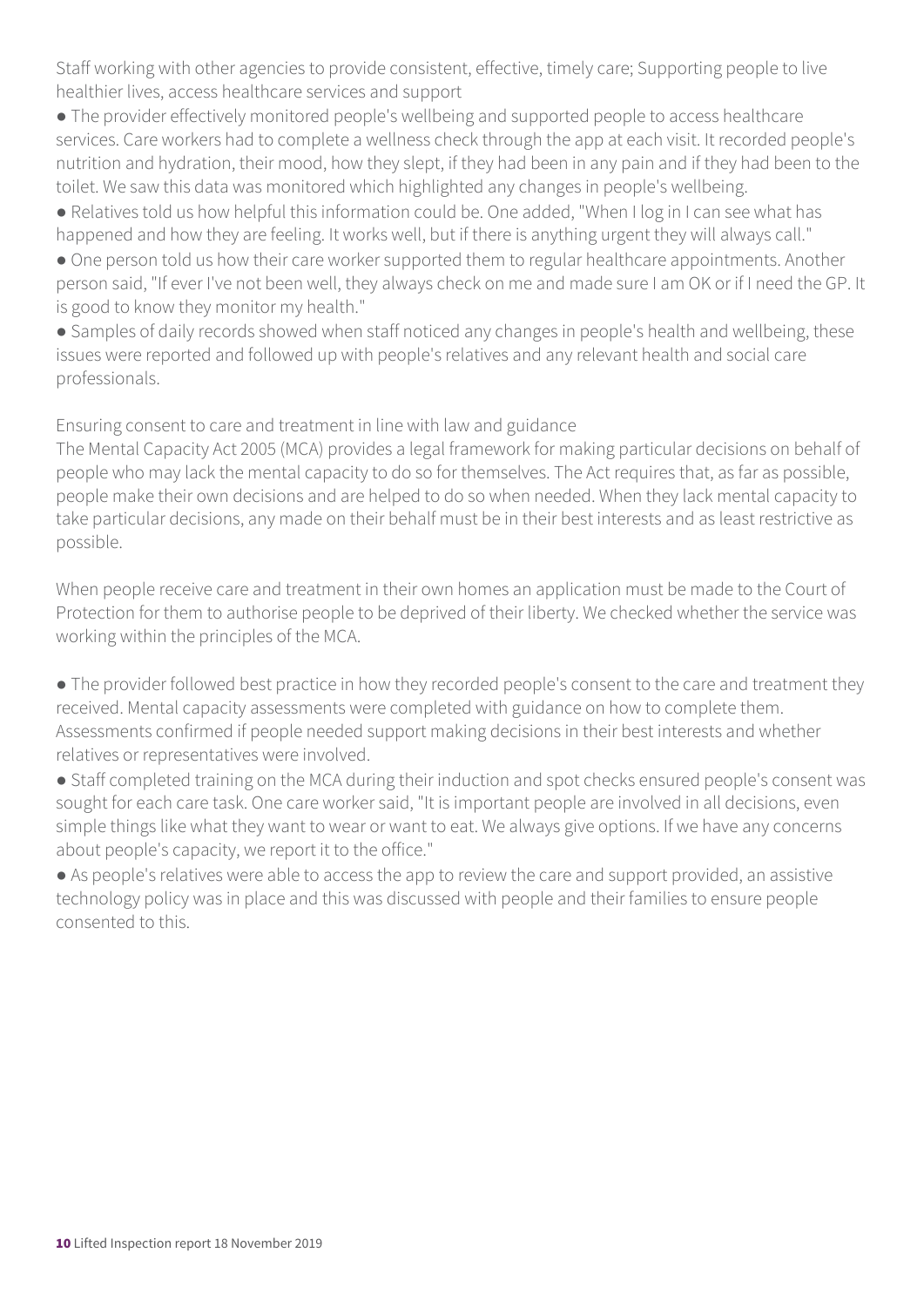### Is the service caring?

### Our findings

Caring – this means we looked for evidence that the service involved people and treated them with compassion, kindness, dignity and respect.

This is the first inspection for this newly registered service. This key question has been rated Good. This meant people were supported and treated with dignity and respect; and involved as partners in their care.

Ensuring people are well treated and supported; respecting equality and diversity

- People and their relatives spoke positively about the kind and caring nature of the staff and the positive relationships that had developed. Comments included, "The carers are amazing. You can see they are very passionate and it isn't just a job for them" and "We are absolutely very happy with the carers, 100%. We feel very lucky to have them and they've certainly gone above and beyond."
- One relative spoke in detail about the wonderful relationship their care worker had developed with their family member and how reassuring it was for the family. They added, "They are very patient and understanding, I am so impressed."
- People and their relatives told us they had regular care workers and where possible, were introduced to new staff before they started working. One person told us how they could access care worker profiles through the app which helped to give them a better understanding. They added, "I find it very important, I get to know who is coming and it helps to build a conversation."
- As the provider had minimum one hour visits, care workers told us this helped to give them more time to build up better relationships with people. One care worker told us they were always briefed about the people they supported which was helpful when they started. They added, "We know some people can be quite isolated, so the more we see them and spend time with them, the more relaxed they will be."

Supporting people to express their views and be involved in making decisions about their care

- People and their relatives were involved in making decisions about their care and support at the time of their assessment. People's records had information about who should be involved with any reviews or decisions about people's care. One person said, "I've been fully involved throughout the whole process and it is very much client led. They make it clear they are here to help you."
- We received positive feedback about the app and how a 'live chat' function helped to keep people and their relatives involved and updated in their care. One person said, "The best part is it gives me the freedom to be involved, see who is coming, what the carer has recorded." A relative said, "I find it very helpful. I can view the daily report and can highlight if anything needs to be changed. It saves having to ring the office if I haven't got time."

Respecting and promoting people's privacy, dignity and independence

- Care workers had a good understanding about the importance of respecting people's privacy and dignity and it had been covered during their induction. Spot checks also covered whether staff were respectful and promoted people's independence.
- People and their relatives told us staff were respectful when they were in their home and helped to maintain their independence. One person said, "They don't try and take over. I've felt I have had so much of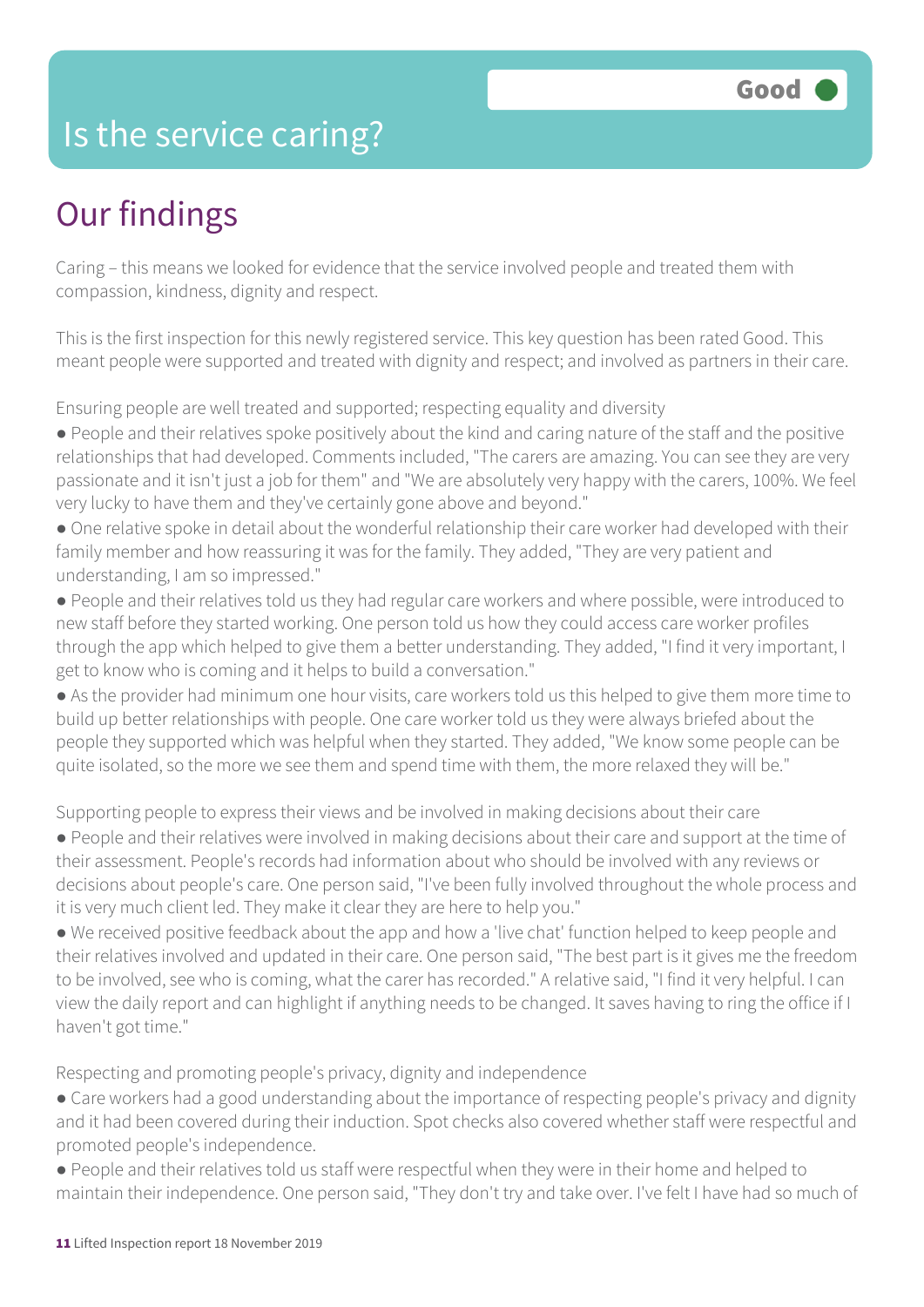my independence back purely because of Lifted, which has been really helpful."

● One relative gave positive feedback about the dignified way the care worker supported their family member during personal care. They added, "They really understand this and we are very happy." We also saw samples of positive feedback that had been received through the app, with one person's comment highlighting their care visit was respectful, discreet and sensitive to their needs.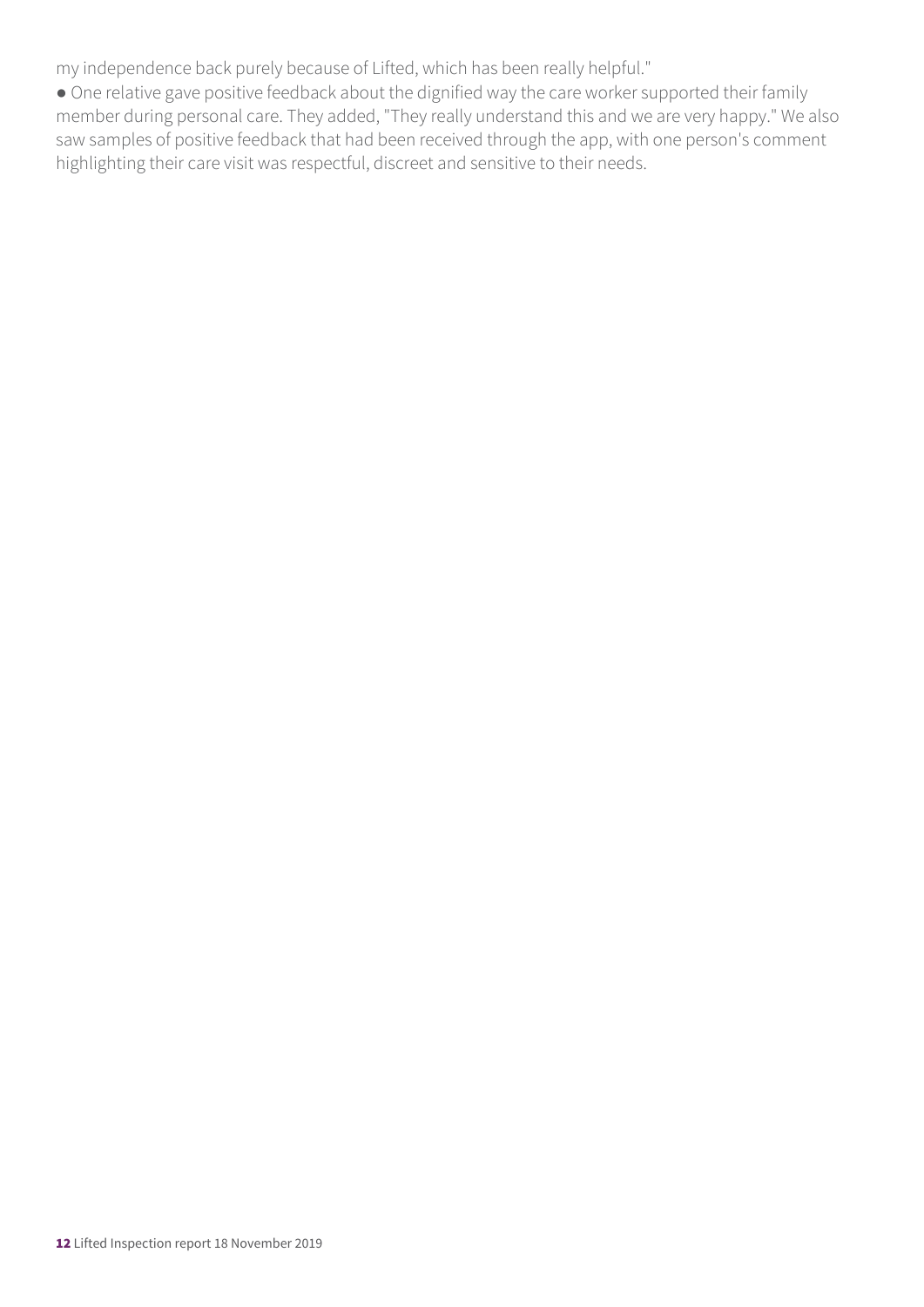### Is the service responsive?

# Our findings

Responsive – this means we looked for evidence that the service met people's needs.

This is the first inspection for this newly registered service. This key question has been rated Good. This meant people's needs were met through good organisation and delivery.

Planning personalised care to ensure people have choice and control and to meet their needs and preferences

● The provider spent time with people and their relatives during their initial assessment to get a good understanding about how people wanted to be supported. Comments included, "They asked what I wanted, it was led by me and the care plan was designed around this and what I could do" and "After the detailed assessment, we were able to check it and sign it off to make sure it included everything. They were brilliant."

● People and their relatives told us how important it was for the care to be flexible. One person said, "They are flexible to my needs and they really understand that things happen in life and try to accommodate me." Another person told us how the support they received was able to be reviewed due to changes in their wellbeing, which they found very helpful. One relative said, "They have really helped out when we needed them<sup>"</sup>

● People and their relatives told us how the personalised initial assessment had given staff important information about their health conditions, but also about their life histories, likes and interests and what they hoped to achieve from the care they received. One relative said, "They have a true understanding of their needs and I am highly impressed with the rapport they have built up." A compliment from a relative stated, 'By engaging with [family member], talking about their younger days and taking part in dancing, it has brought them to a much brighter place.'

● The provider's app also helped people and their relatives have control over their care and feedback confirmed it had a positive impact on their experience. One relative told us how they could use the 'live chat' function to change the time of a visit to accommodate a hospital appointment. One relative said, "Their technology allows another relative who lives overseas to be as much in touch as I am with my [family member's] care."

#### Meeting people's communication needs

Since 2016 onwards all organisations that provide publicly funded adult social care are legally required to follow the Accessible Information Standard (AIS). The standard was introduced to make sure people are given information in a way they can understand. The standard applies to all people with a disability, impairment or sensory loss and in some circumstances to their carers.

● People's preferred communication methods were discussed during their assessment, with information for staff to be able to communicate with them more effectively. We saw office staff also had regular discussions with people to ensure information was fully explained to them.

● Documents were available in people's preferred formats and could be made available in other languages upon request. For example, one person requested paper copies of their invoice by post each month, while a relative requested weekly invoices via email.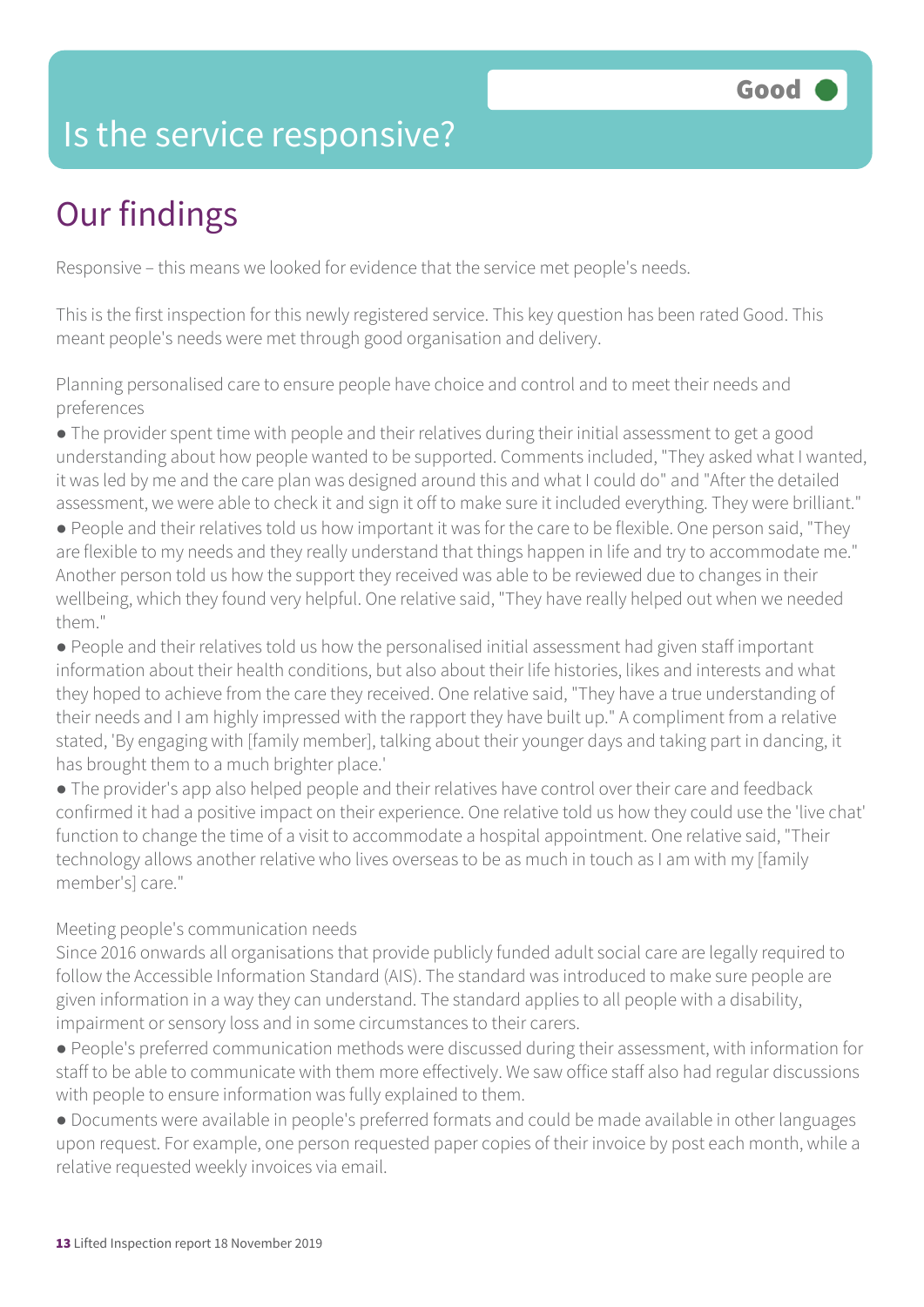Supporting people to develop and maintain relationships to avoid social isolation; support to follow interests and to take part in activities that are socially and culturally relevant to them

● People received companionship and support to access the local community or activities of interest if this was part of their agreed care. The provider also discussed people's religious and cultural needs and if any support was needed. One relative told us their care worker supported their family member to their local place of worship.

● One person told us they were supported to go swimming each week. A relative told us how their care worker always encouraged their family member to go out for walk, and was good at persuading them, even if they refused. Samples of daily records showed the care worker was regularly encouraging the person and spending time having conversations with them.

● Where one person had had a close family bereavement, we saw information for staff to monitor their moods and share a meal with them to make sure they were not alone. We spoke with this person's relative who praised the staff for the support and also taking their family member out for a meal to help reduce their social isolation.

Improving care quality in response to complaints or concerns

- There was an accessible complaints procedure in place. Information was given to people and their relatives in a client home folder when they started using the service about how they could complain. It encouraged people to provide feedback about the service they received.
- A complaints log was in place and any concerns, no matter how small, were recorded and followed up appropriately. People and their relatives told us the whole staff team were approachable and would feel comfortable raising any issues.
- People and their relatives were positive with how any issues they highlighted had been managed. Comments included, "We highlighted some care staff might not be suitable and they responded really well and made the changes" and "They listened to initial feedback and took this into consideration, which gives me confidence."
- People and their relatives were able to rate their care visit from one to five through the app. Any feedback that was below a rating of three would create an alert to the staff team to follow it up. Complaints were also reviewed weekly at team meetings to identify any trends.

End of life care and support

- People were not being supported with end of life care at the time of the inspection. The manager told us they were able to provide training and support to the staff team if they started to support people at this stage of their life.
- The provider had an advanced care planning policy in place and told us this would be discussed with people and their relatives if appropriate. People's records had information about their Do not Attempt Cardiopulmonary Resuscitation (DNACPR) status which was completed during the initial assessment.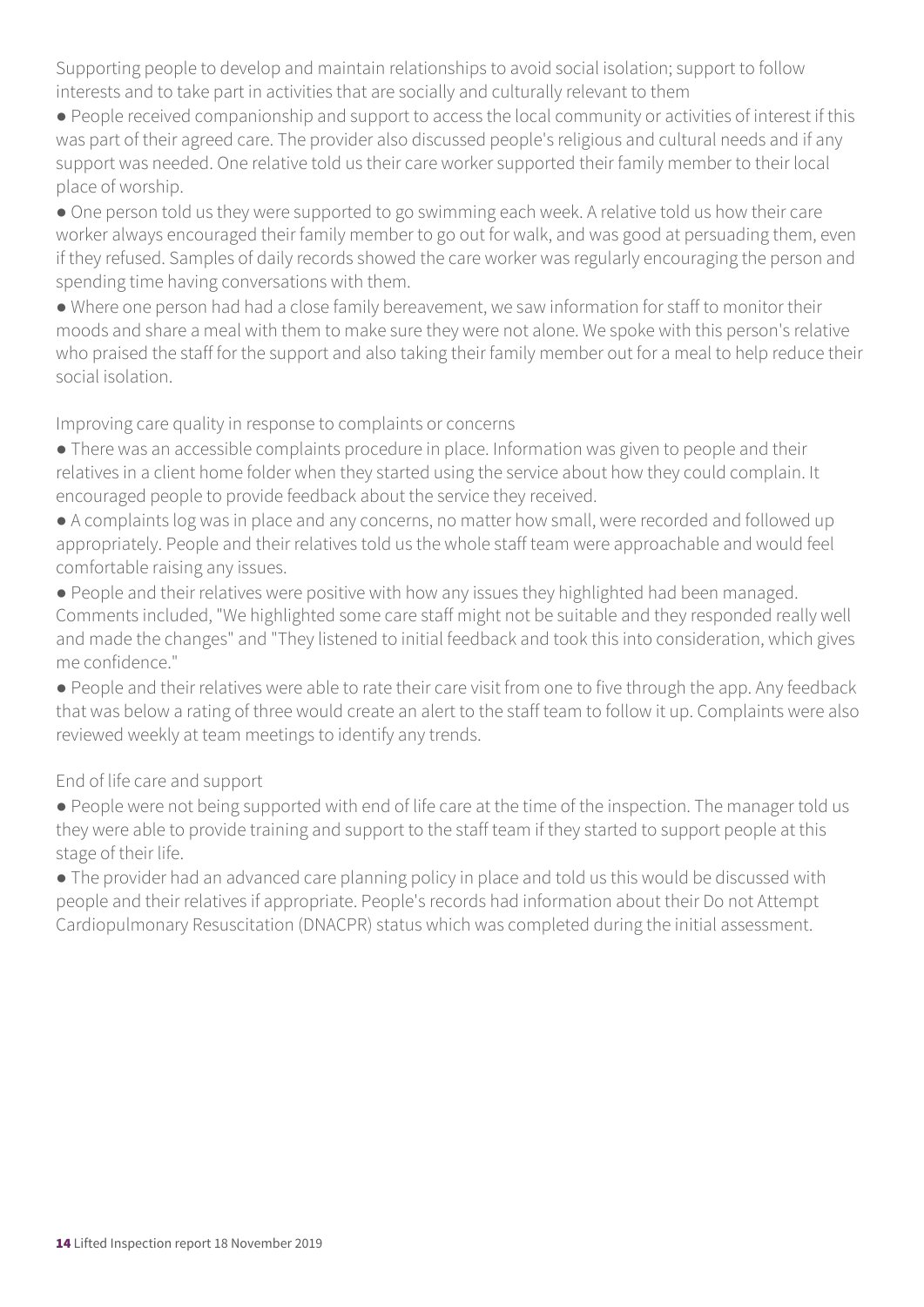### Is the service well-led?

# Our findings

Well-Led – this means we looked for evidence that service leadership, management and governance assured high-quality, person-centred care; supported learning and innovation; and promoted an open, fair culture.

This is the first inspection for this newly registered service. This key question has been rated Good. This meant the service was consistently managed and well-led. Leaders and the culture they created promoted high-quality, person-centred care.

Promoting a positive culture that is person-centred, open, inclusive and empowering, which achieves good outcomes for people

● The provider strived to ensure people and their relatives were the main focus of the service and were dedicated to improving the care and support people received. Comments included, "They have been absolutely brilliant and the support has been great. We couldn't live without them", "They all do an amazing job and there is no way I'd be wanting to change" and "They make it very personal, rather than feeling like a business, which is really nice."

● Although the manager had only been in post since September 2019, we received positive feedback about their supportive and understanding attitude. One relative said, "She has been very open, encouraging and supportive and listened to our views, appreciating this is an emotional experience for us as a family. I've never had this level of support before."

● Staff we spoke with were positive about the culture of the service and the commitment of the management and executive team. Comments included, "The best thing is their passion. Anything is possible with the drive they have", "They have changed my opinion of the care industry as it has been a great experience here" and "They want to make sure that people are getting 110% care."

● Where some people and their relatives were not using all functions available through the provider's app, the staff team ensured their service was still inclusive and there was regular contact with calls and home visits to ensure they were happy with the care they received. The manager added, "We are combining care and technology and although there are challenges, we are determined to work to be pioneers in care and technology and provide quality care."

Managers and staff being clear about their roles, and understanding quality performance, risks and regulatory requirements

- The manager was aware of their regulatory responsibilities regarding notifiable incidents. Since they had started in September 2019, they felt confident with the staff team being able to meet people's needs and provide a good level of care.
- Weekly reminders were sent to the care staff to remind them about their key responsibilities. This included guidelines with completing people's medicines records, guidelines when dealing with emergencies and general standards when working in people's homes.

● The provider's app also ensured that care workers were unable to complete their visit unless the tasks that had to be carried out were completed and an alert would be sent to office based staff monitoring the service.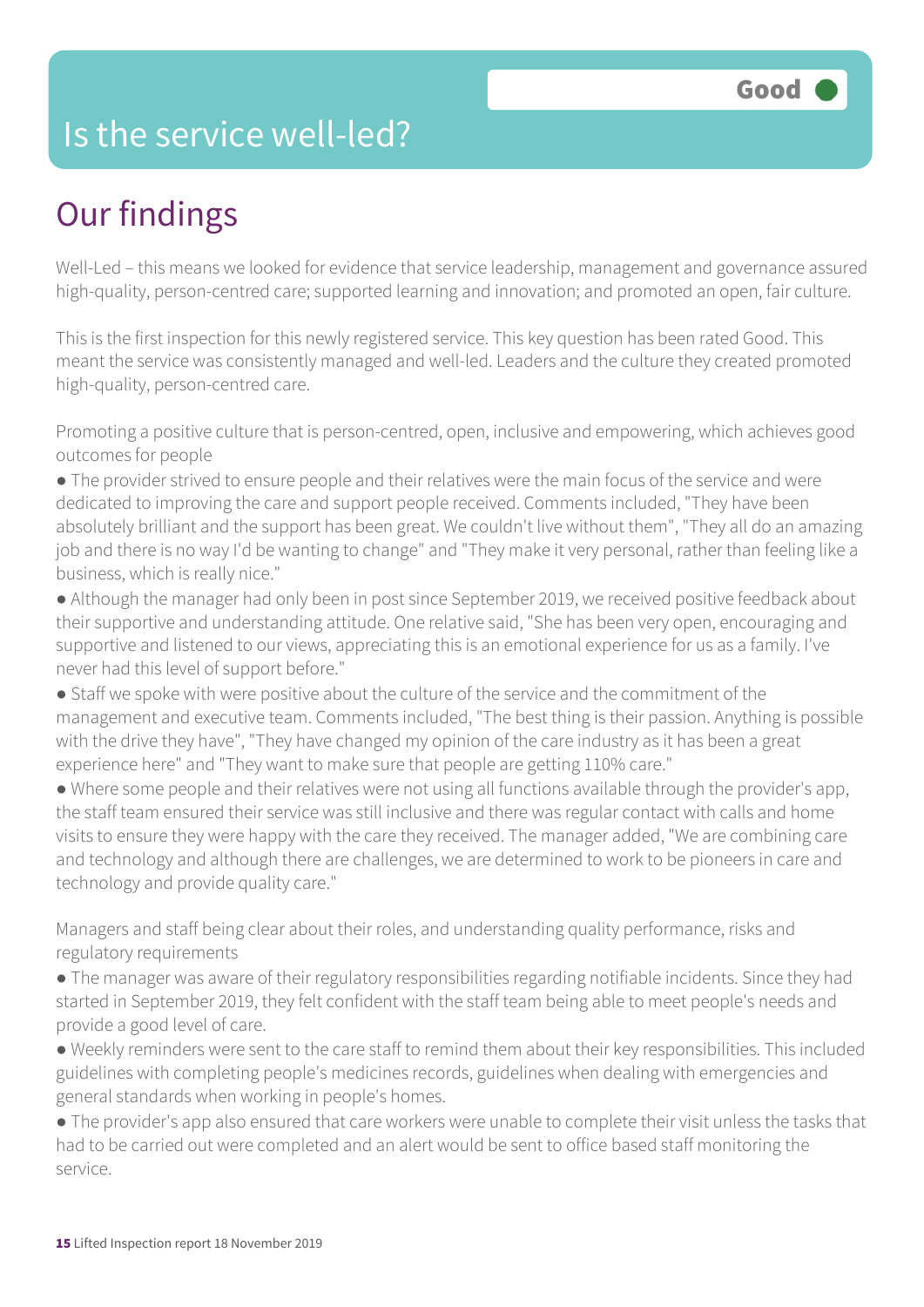Continuous learning and improving care

- There were systems in place to regularly monitor the service and ensure people were happy with their care. Weekly management meetings discussed and reviewed any issues or complaints, staffing matters and any updates to the app.
- Regular audits across the service identified any areas of improvement and we saw this was shared across the staff team with weekly updates. Unannounced spot checks were carried out to ensure people were receiving the care they needed.
- The provider had further oversight with both internal and external quality assurance assessments that had been designed in line with the CQC's inspection methodology. We saw actions had been implemented from the external visit in September 2019.
- The provider also used feedback to help develop and regularly update and improve their app to help monitor and improve the quality of care. We saw they had been proactive in responding to feedback about punctuality, which led to notifications being sent through the app to remind care workers about their shifts. Comments from care workers about the app included, "Having this app is definitely the way forward and it is very clear what to do" and "It's the best thing since sliced bread."
- Engaging and involving people using the service, the public and staff, fully considering their equality characteristics
- The provider sought people and their relatives' views about the care and support received through regular reviews over the phone and through the app, including instant feedback through the app. One person said, "Once the visit is complete, I can rate and comment about it. I really like it and it is really easy to use, especially if I have had a good experience."
- People's responses were positive and we saw the provider take appropriate action in relation to any improvements that were highlighted. There were also 10 reviews online on a consumer review website which had all been rated as excellent. A recent comment in October 2019 stated, 'Lifted is an amazing care company. I would definitely recommend Lifted to my friends and family.'
- Staff praised the support they received and spoke positively about their experience working for the provider. Comments included, "I felt immediately involved and they were extremely welcoming. I felt part of them straight away and feel valued, respected and fully supported" and "They make us feel valued and have a real emphasis on us and that we are happy."
- Care staff also told us how their achievements were recognised by having a 'Care worker of the week' award, where they were taken for lunch with one of the directors. One care worker who had experienced this added, "I have never felt so appreciated. They are always thanking us for the work we do."

Working in partnership with others

- The provider had worked to create links with a national charity that helped to support care workers and we saw this had been shared across the staff team. They had also created links with the CQC policy team to share their ideas about innovating the home care sector.
- Where necessary, the provider worked with health and social care professionals to seek advice and guidance related to people's health concerns.
- The provider shared recent published newspaper articles that highlighted Lifted had been successful in securing £1.5million in funding in a bid to transform the care sector.

 How the provider understands and acts on the duty of candour, which is their legal responsibility to be open and honest with people when something goes wrong

● The manager had a good understanding of their responsibilities of making sure they were open and honest with people and their relatives. We saw they had acknowledged and apologised if there had been issues that affected the service.